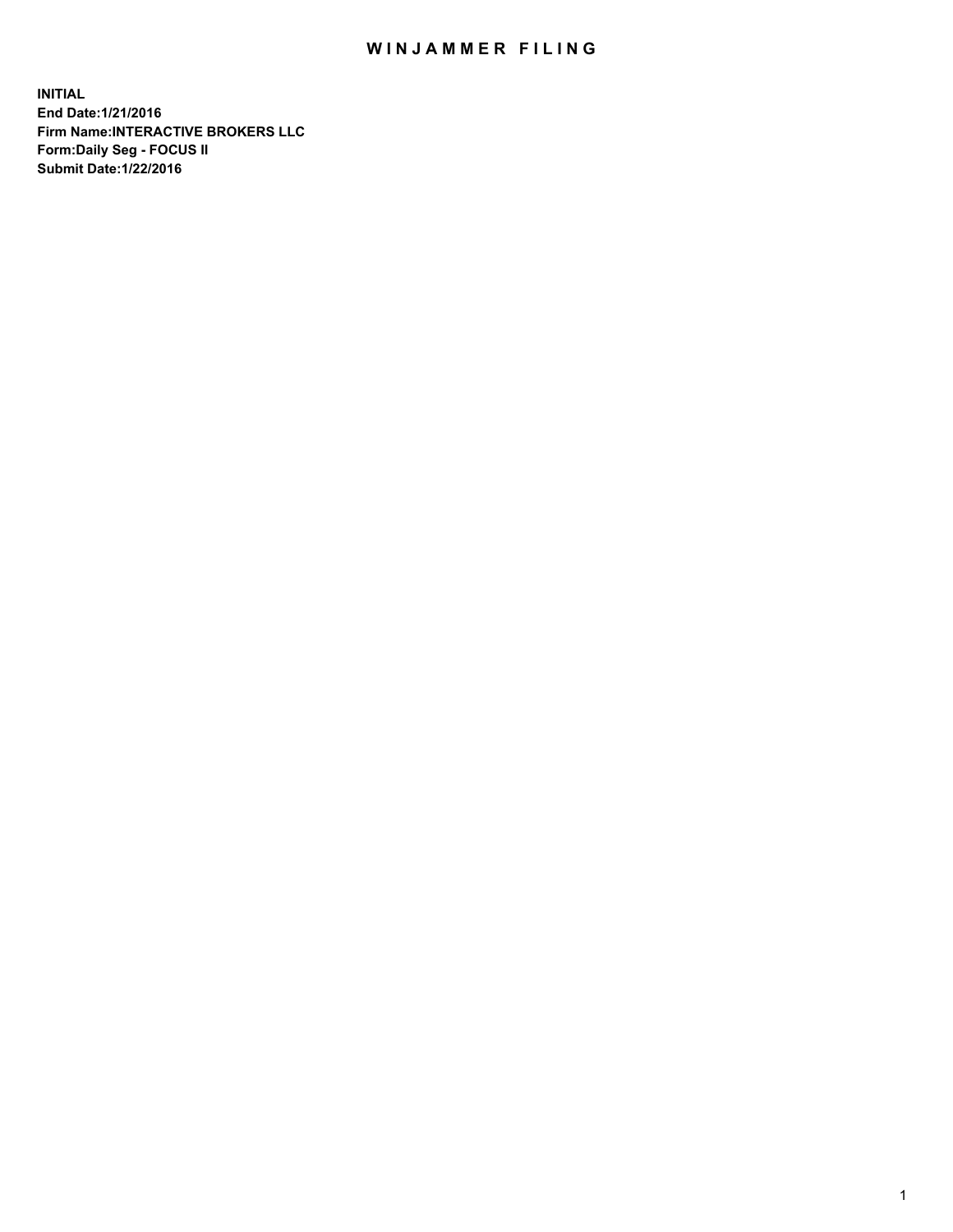## **INITIAL End Date:1/21/2016 Firm Name:INTERACTIVE BROKERS LLC Form:Daily Seg - FOCUS II Submit Date:1/22/2016 Daily Segregation - Cover Page**

| Name of Company<br><b>Contact Name</b><br><b>Contact Phone Number</b><br><b>Contact Email Address</b>                                                                                                                                                                                                                          | <b>INTERACTIVE BROKERS LLC</b><br><b>Alex Parker</b><br>203-618-7738<br>aparker@interactivebrokers.com |
|--------------------------------------------------------------------------------------------------------------------------------------------------------------------------------------------------------------------------------------------------------------------------------------------------------------------------------|--------------------------------------------------------------------------------------------------------|
| FCM's Customer Segregated Funds Residual Interest Target (choose one):<br>a. Minimum dollar amount: ; or<br>b. Minimum percentage of customer segregated funds required:% ; or<br>c. Dollar amount range between: and; or<br>d. Percentage range of customer segregated funds required between:% and%.                         | <u>0</u><br><u>155,000,000 245,000,000</u><br>00                                                       |
| FCM's Customer Secured Amount Funds Residual Interest Target (choose one):<br>a. Minimum dollar amount: ; or<br>b. Minimum percentage of customer secured funds required:%; or<br>c. Dollar amount range between: and; or<br>d. Percentage range of customer secured funds required between: % and %.                          | <u>0</u><br>80,000,000 120,000,000<br>0 <sub>0</sub>                                                   |
| FCM's Cleared Swaps Customer Collateral Residual Interest Target (choose one):<br>a. Minimum dollar amount: ; or<br>b. Minimum percentage of cleared swaps customer collateral required:% ; or<br>c. Dollar amount range between: and; or<br>d. Percentage range of cleared swaps customer collateral required between:% and%. | <u>0</u><br>0 <sub>0</sub><br><u>0 0</u>                                                               |

Attach supporting documents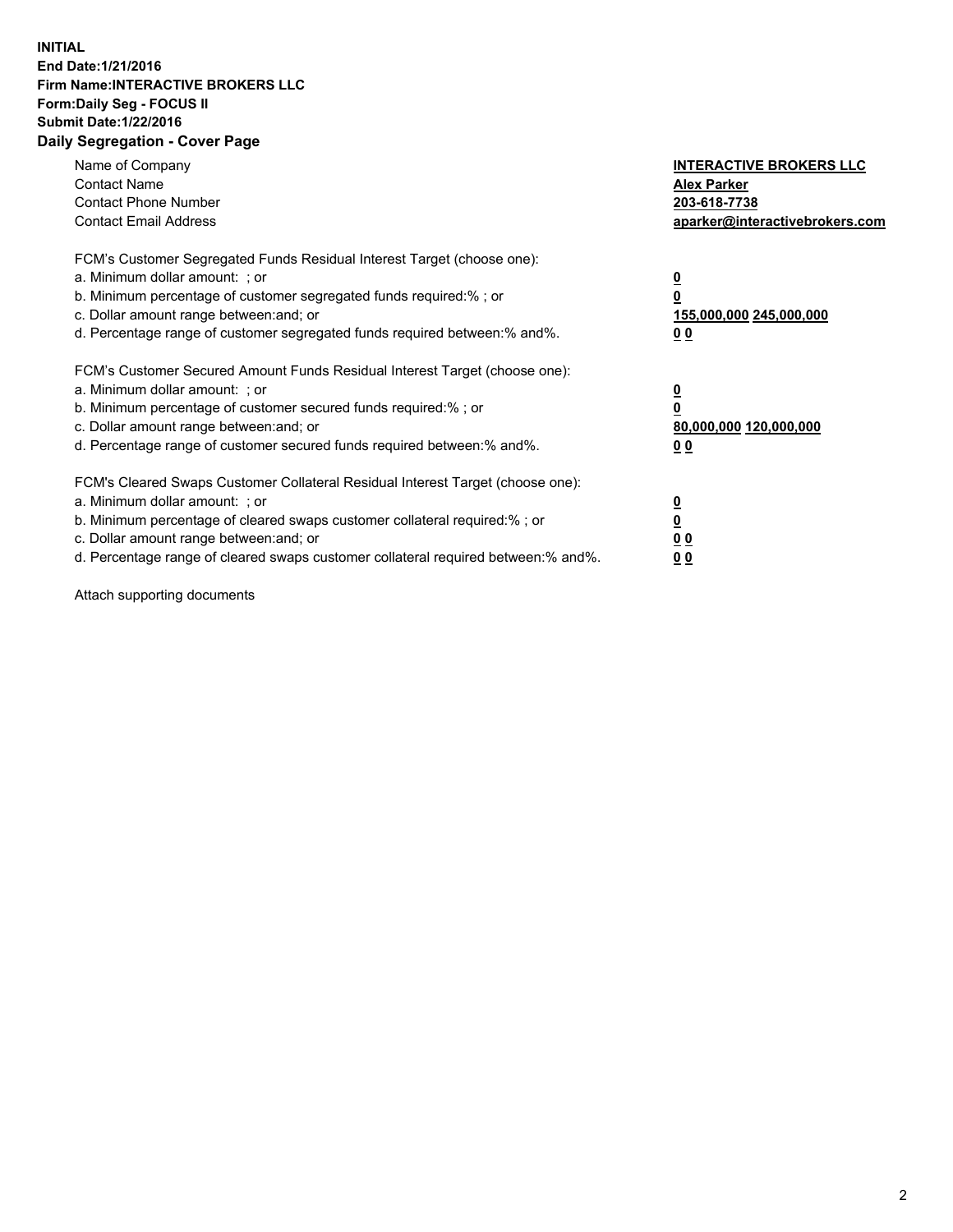## **INITIAL End Date:1/21/2016 Firm Name:INTERACTIVE BROKERS LLC Form:Daily Seg - FOCUS II Submit Date:1/22/2016 Daily Segregation - Secured Amounts**

| Foreign Futures and Foreign Options Secured Amounts                              |                                                                                                                                                                                                                                                                                                                                                                                                                                                                                                                                                                                                                                                                                                                                                                                                                                                                                                                                                                                                                                                                                                                                                                                                                                                                                                                                                                                                                                                                                                                                                                                                                                                                                                                                                                                                                                                                                                                                                                                                                                                                                                                                                                                                                 |
|----------------------------------------------------------------------------------|-----------------------------------------------------------------------------------------------------------------------------------------------------------------------------------------------------------------------------------------------------------------------------------------------------------------------------------------------------------------------------------------------------------------------------------------------------------------------------------------------------------------------------------------------------------------------------------------------------------------------------------------------------------------------------------------------------------------------------------------------------------------------------------------------------------------------------------------------------------------------------------------------------------------------------------------------------------------------------------------------------------------------------------------------------------------------------------------------------------------------------------------------------------------------------------------------------------------------------------------------------------------------------------------------------------------------------------------------------------------------------------------------------------------------------------------------------------------------------------------------------------------------------------------------------------------------------------------------------------------------------------------------------------------------------------------------------------------------------------------------------------------------------------------------------------------------------------------------------------------------------------------------------------------------------------------------------------------------------------------------------------------------------------------------------------------------------------------------------------------------------------------------------------------------------------------------------------------|
| Amount required to be set aside pursuant to law, rule or regulation of a foreign | $0$ [7305]                                                                                                                                                                                                                                                                                                                                                                                                                                                                                                                                                                                                                                                                                                                                                                                                                                                                                                                                                                                                                                                                                                                                                                                                                                                                                                                                                                                                                                                                                                                                                                                                                                                                                                                                                                                                                                                                                                                                                                                                                                                                                                                                                                                                      |
| government or a rule of a self-regulatory organization authorized thereunder     |                                                                                                                                                                                                                                                                                                                                                                                                                                                                                                                                                                                                                                                                                                                                                                                                                                                                                                                                                                                                                                                                                                                                                                                                                                                                                                                                                                                                                                                                                                                                                                                                                                                                                                                                                                                                                                                                                                                                                                                                                                                                                                                                                                                                                 |
| Net ledger balance - Foreign Futures and Foreign Option Trading - All Customers  |                                                                                                                                                                                                                                                                                                                                                                                                                                                                                                                                                                                                                                                                                                                                                                                                                                                                                                                                                                                                                                                                                                                                                                                                                                                                                                                                                                                                                                                                                                                                                                                                                                                                                                                                                                                                                                                                                                                                                                                                                                                                                                                                                                                                                 |
| A. Cash                                                                          | 343,772,778 [7315]                                                                                                                                                                                                                                                                                                                                                                                                                                                                                                                                                                                                                                                                                                                                                                                                                                                                                                                                                                                                                                                                                                                                                                                                                                                                                                                                                                                                                                                                                                                                                                                                                                                                                                                                                                                                                                                                                                                                                                                                                                                                                                                                                                                              |
|                                                                                  | $0$ [7317]                                                                                                                                                                                                                                                                                                                                                                                                                                                                                                                                                                                                                                                                                                                                                                                                                                                                                                                                                                                                                                                                                                                                                                                                                                                                                                                                                                                                                                                                                                                                                                                                                                                                                                                                                                                                                                                                                                                                                                                                                                                                                                                                                                                                      |
|                                                                                  | 9,167,750 [7325]                                                                                                                                                                                                                                                                                                                                                                                                                                                                                                                                                                                                                                                                                                                                                                                                                                                                                                                                                                                                                                                                                                                                                                                                                                                                                                                                                                                                                                                                                                                                                                                                                                                                                                                                                                                                                                                                                                                                                                                                                                                                                                                                                                                                |
|                                                                                  |                                                                                                                                                                                                                                                                                                                                                                                                                                                                                                                                                                                                                                                                                                                                                                                                                                                                                                                                                                                                                                                                                                                                                                                                                                                                                                                                                                                                                                                                                                                                                                                                                                                                                                                                                                                                                                                                                                                                                                                                                                                                                                                                                                                                                 |
|                                                                                  | 135,889 [7335]                                                                                                                                                                                                                                                                                                                                                                                                                                                                                                                                                                                                                                                                                                                                                                                                                                                                                                                                                                                                                                                                                                                                                                                                                                                                                                                                                                                                                                                                                                                                                                                                                                                                                                                                                                                                                                                                                                                                                                                                                                                                                                                                                                                                  |
|                                                                                  | -276,046 [7337]                                                                                                                                                                                                                                                                                                                                                                                                                                                                                                                                                                                                                                                                                                                                                                                                                                                                                                                                                                                                                                                                                                                                                                                                                                                                                                                                                                                                                                                                                                                                                                                                                                                                                                                                                                                                                                                                                                                                                                                                                                                                                                                                                                                                 |
|                                                                                  | 352,800,371 [7345]                                                                                                                                                                                                                                                                                                                                                                                                                                                                                                                                                                                                                                                                                                                                                                                                                                                                                                                                                                                                                                                                                                                                                                                                                                                                                                                                                                                                                                                                                                                                                                                                                                                                                                                                                                                                                                                                                                                                                                                                                                                                                                                                                                                              |
|                                                                                  | <b>83,538</b> [7351]                                                                                                                                                                                                                                                                                                                                                                                                                                                                                                                                                                                                                                                                                                                                                                                                                                                                                                                                                                                                                                                                                                                                                                                                                                                                                                                                                                                                                                                                                                                                                                                                                                                                                                                                                                                                                                                                                                                                                                                                                                                                                                                                                                                            |
|                                                                                  | 0 [7352] 83,538 [7354]                                                                                                                                                                                                                                                                                                                                                                                                                                                                                                                                                                                                                                                                                                                                                                                                                                                                                                                                                                                                                                                                                                                                                                                                                                                                                                                                                                                                                                                                                                                                                                                                                                                                                                                                                                                                                                                                                                                                                                                                                                                                                                                                                                                          |
|                                                                                  | 352,883,909 [7355]                                                                                                                                                                                                                                                                                                                                                                                                                                                                                                                                                                                                                                                                                                                                                                                                                                                                                                                                                                                                                                                                                                                                                                                                                                                                                                                                                                                                                                                                                                                                                                                                                                                                                                                                                                                                                                                                                                                                                                                                                                                                                                                                                                                              |
|                                                                                  |                                                                                                                                                                                                                                                                                                                                                                                                                                                                                                                                                                                                                                                                                                                                                                                                                                                                                                                                                                                                                                                                                                                                                                                                                                                                                                                                                                                                                                                                                                                                                                                                                                                                                                                                                                                                                                                                                                                                                                                                                                                                                                                                                                                                                 |
|                                                                                  | 352,883,909 [7360]                                                                                                                                                                                                                                                                                                                                                                                                                                                                                                                                                                                                                                                                                                                                                                                                                                                                                                                                                                                                                                                                                                                                                                                                                                                                                                                                                                                                                                                                                                                                                                                                                                                                                                                                                                                                                                                                                                                                                                                                                                                                                                                                                                                              |
|                                                                                  |                                                                                                                                                                                                                                                                                                                                                                                                                                                                                                                                                                                                                                                                                                                                                                                                                                                                                                                                                                                                                                                                                                                                                                                                                                                                                                                                                                                                                                                                                                                                                                                                                                                                                                                                                                                                                                                                                                                                                                                                                                                                                                                                                                                                                 |
|                                                                                  |                                                                                                                                                                                                                                                                                                                                                                                                                                                                                                                                                                                                                                                                                                                                                                                                                                                                                                                                                                                                                                                                                                                                                                                                                                                                                                                                                                                                                                                                                                                                                                                                                                                                                                                                                                                                                                                                                                                                                                                                                                                                                                                                                                                                                 |
|                                                                                  |                                                                                                                                                                                                                                                                                                                                                                                                                                                                                                                                                                                                                                                                                                                                                                                                                                                                                                                                                                                                                                                                                                                                                                                                                                                                                                                                                                                                                                                                                                                                                                                                                                                                                                                                                                                                                                                                                                                                                                                                                                                                                                                                                                                                                 |
|                                                                                  | 500,149 [7500]                                                                                                                                                                                                                                                                                                                                                                                                                                                                                                                                                                                                                                                                                                                                                                                                                                                                                                                                                                                                                                                                                                                                                                                                                                                                                                                                                                                                                                                                                                                                                                                                                                                                                                                                                                                                                                                                                                                                                                                                                                                                                                                                                                                                  |
|                                                                                  | 0 [7520] 500,149 [7530]                                                                                                                                                                                                                                                                                                                                                                                                                                                                                                                                                                                                                                                                                                                                                                                                                                                                                                                                                                                                                                                                                                                                                                                                                                                                                                                                                                                                                                                                                                                                                                                                                                                                                                                                                                                                                                                                                                                                                                                                                                                                                                                                                                                         |
|                                                                                  |                                                                                                                                                                                                                                                                                                                                                                                                                                                                                                                                                                                                                                                                                                                                                                                                                                                                                                                                                                                                                                                                                                                                                                                                                                                                                                                                                                                                                                                                                                                                                                                                                                                                                                                                                                                                                                                                                                                                                                                                                                                                                                                                                                                                                 |
|                                                                                  | 382,205,837 [7540]                                                                                                                                                                                                                                                                                                                                                                                                                                                                                                                                                                                                                                                                                                                                                                                                                                                                                                                                                                                                                                                                                                                                                                                                                                                                                                                                                                                                                                                                                                                                                                                                                                                                                                                                                                                                                                                                                                                                                                                                                                                                                                                                                                                              |
|                                                                                  | 0 [7560] 382,205,837 [7570]                                                                                                                                                                                                                                                                                                                                                                                                                                                                                                                                                                                                                                                                                                                                                                                                                                                                                                                                                                                                                                                                                                                                                                                                                                                                                                                                                                                                                                                                                                                                                                                                                                                                                                                                                                                                                                                                                                                                                                                                                                                                                                                                                                                     |
|                                                                                  |                                                                                                                                                                                                                                                                                                                                                                                                                                                                                                                                                                                                                                                                                                                                                                                                                                                                                                                                                                                                                                                                                                                                                                                                                                                                                                                                                                                                                                                                                                                                                                                                                                                                                                                                                                                                                                                                                                                                                                                                                                                                                                                                                                                                                 |
|                                                                                  | $0$ [7580]                                                                                                                                                                                                                                                                                                                                                                                                                                                                                                                                                                                                                                                                                                                                                                                                                                                                                                                                                                                                                                                                                                                                                                                                                                                                                                                                                                                                                                                                                                                                                                                                                                                                                                                                                                                                                                                                                                                                                                                                                                                                                                                                                                                                      |
|                                                                                  | $0$ [7590]                                                                                                                                                                                                                                                                                                                                                                                                                                                                                                                                                                                                                                                                                                                                                                                                                                                                                                                                                                                                                                                                                                                                                                                                                                                                                                                                                                                                                                                                                                                                                                                                                                                                                                                                                                                                                                                                                                                                                                                                                                                                                                                                                                                                      |
|                                                                                  | $0$ [7600]                                                                                                                                                                                                                                                                                                                                                                                                                                                                                                                                                                                                                                                                                                                                                                                                                                                                                                                                                                                                                                                                                                                                                                                                                                                                                                                                                                                                                                                                                                                                                                                                                                                                                                                                                                                                                                                                                                                                                                                                                                                                                                                                                                                                      |
|                                                                                  | $0$ [7610]                                                                                                                                                                                                                                                                                                                                                                                                                                                                                                                                                                                                                                                                                                                                                                                                                                                                                                                                                                                                                                                                                                                                                                                                                                                                                                                                                                                                                                                                                                                                                                                                                                                                                                                                                                                                                                                                                                                                                                                                                                                                                                                                                                                                      |
|                                                                                  |                                                                                                                                                                                                                                                                                                                                                                                                                                                                                                                                                                                                                                                                                                                                                                                                                                                                                                                                                                                                                                                                                                                                                                                                                                                                                                                                                                                                                                                                                                                                                                                                                                                                                                                                                                                                                                                                                                                                                                                                                                                                                                                                                                                                                 |
|                                                                                  | 0 [7615] 0 [7620]                                                                                                                                                                                                                                                                                                                                                                                                                                                                                                                                                                                                                                                                                                                                                                                                                                                                                                                                                                                                                                                                                                                                                                                                                                                                                                                                                                                                                                                                                                                                                                                                                                                                                                                                                                                                                                                                                                                                                                                                                                                                                                                                                                                               |
|                                                                                  |                                                                                                                                                                                                                                                                                                                                                                                                                                                                                                                                                                                                                                                                                                                                                                                                                                                                                                                                                                                                                                                                                                                                                                                                                                                                                                                                                                                                                                                                                                                                                                                                                                                                                                                                                                                                                                                                                                                                                                                                                                                                                                                                                                                                                 |
|                                                                                  | $0$ [7640]                                                                                                                                                                                                                                                                                                                                                                                                                                                                                                                                                                                                                                                                                                                                                                                                                                                                                                                                                                                                                                                                                                                                                                                                                                                                                                                                                                                                                                                                                                                                                                                                                                                                                                                                                                                                                                                                                                                                                                                                                                                                                                                                                                                                      |
|                                                                                  | $0$ [7650]                                                                                                                                                                                                                                                                                                                                                                                                                                                                                                                                                                                                                                                                                                                                                                                                                                                                                                                                                                                                                                                                                                                                                                                                                                                                                                                                                                                                                                                                                                                                                                                                                                                                                                                                                                                                                                                                                                                                                                                                                                                                                                                                                                                                      |
|                                                                                  | $0$ [7660]                                                                                                                                                                                                                                                                                                                                                                                                                                                                                                                                                                                                                                                                                                                                                                                                                                                                                                                                                                                                                                                                                                                                                                                                                                                                                                                                                                                                                                                                                                                                                                                                                                                                                                                                                                                                                                                                                                                                                                                                                                                                                                                                                                                                      |
|                                                                                  | $0$ [7670]                                                                                                                                                                                                                                                                                                                                                                                                                                                                                                                                                                                                                                                                                                                                                                                                                                                                                                                                                                                                                                                                                                                                                                                                                                                                                                                                                                                                                                                                                                                                                                                                                                                                                                                                                                                                                                                                                                                                                                                                                                                                                                                                                                                                      |
|                                                                                  | 0 [7675] 0 [7680]                                                                                                                                                                                                                                                                                                                                                                                                                                                                                                                                                                                                                                                                                                                                                                                                                                                                                                                                                                                                                                                                                                                                                                                                                                                                                                                                                                                                                                                                                                                                                                                                                                                                                                                                                                                                                                                                                                                                                                                                                                                                                                                                                                                               |
|                                                                                  |                                                                                                                                                                                                                                                                                                                                                                                                                                                                                                                                                                                                                                                                                                                                                                                                                                                                                                                                                                                                                                                                                                                                                                                                                                                                                                                                                                                                                                                                                                                                                                                                                                                                                                                                                                                                                                                                                                                                                                                                                                                                                                                                                                                                                 |
|                                                                                  | 101,691,173 [7700]                                                                                                                                                                                                                                                                                                                                                                                                                                                                                                                                                                                                                                                                                                                                                                                                                                                                                                                                                                                                                                                                                                                                                                                                                                                                                                                                                                                                                                                                                                                                                                                                                                                                                                                                                                                                                                                                                                                                                                                                                                                                                                                                                                                              |
|                                                                                  | $0$ [7710]                                                                                                                                                                                                                                                                                                                                                                                                                                                                                                                                                                                                                                                                                                                                                                                                                                                                                                                                                                                                                                                                                                                                                                                                                                                                                                                                                                                                                                                                                                                                                                                                                                                                                                                                                                                                                                                                                                                                                                                                                                                                                                                                                                                                      |
|                                                                                  | 19,026,465 [7720]                                                                                                                                                                                                                                                                                                                                                                                                                                                                                                                                                                                                                                                                                                                                                                                                                                                                                                                                                                                                                                                                                                                                                                                                                                                                                                                                                                                                                                                                                                                                                                                                                                                                                                                                                                                                                                                                                                                                                                                                                                                                                                                                                                                               |
|                                                                                  | 135,890 [7730]                                                                                                                                                                                                                                                                                                                                                                                                                                                                                                                                                                                                                                                                                                                                                                                                                                                                                                                                                                                                                                                                                                                                                                                                                                                                                                                                                                                                                                                                                                                                                                                                                                                                                                                                                                                                                                                                                                                                                                                                                                                                                                                                                                                                  |
|                                                                                  | -276,049 [7735] 120,577,479 [7740]                                                                                                                                                                                                                                                                                                                                                                                                                                                                                                                                                                                                                                                                                                                                                                                                                                                                                                                                                                                                                                                                                                                                                                                                                                                                                                                                                                                                                                                                                                                                                                                                                                                                                                                                                                                                                                                                                                                                                                                                                                                                                                                                                                              |
|                                                                                  | 0 [7760]                                                                                                                                                                                                                                                                                                                                                                                                                                                                                                                                                                                                                                                                                                                                                                                                                                                                                                                                                                                                                                                                                                                                                                                                                                                                                                                                                                                                                                                                                                                                                                                                                                                                                                                                                                                                                                                                                                                                                                                                                                                                                                                                                                                                        |
|                                                                                  | $0$ [7765]                                                                                                                                                                                                                                                                                                                                                                                                                                                                                                                                                                                                                                                                                                                                                                                                                                                                                                                                                                                                                                                                                                                                                                                                                                                                                                                                                                                                                                                                                                                                                                                                                                                                                                                                                                                                                                                                                                                                                                                                                                                                                                                                                                                                      |
|                                                                                  | 503,283,465 [7770]                                                                                                                                                                                                                                                                                                                                                                                                                                                                                                                                                                                                                                                                                                                                                                                                                                                                                                                                                                                                                                                                                                                                                                                                                                                                                                                                                                                                                                                                                                                                                                                                                                                                                                                                                                                                                                                                                                                                                                                                                                                                                                                                                                                              |
|                                                                                  | 150,399,556 [7380]                                                                                                                                                                                                                                                                                                                                                                                                                                                                                                                                                                                                                                                                                                                                                                                                                                                                                                                                                                                                                                                                                                                                                                                                                                                                                                                                                                                                                                                                                                                                                                                                                                                                                                                                                                                                                                                                                                                                                                                                                                                                                                                                                                                              |
|                                                                                  |                                                                                                                                                                                                                                                                                                                                                                                                                                                                                                                                                                                                                                                                                                                                                                                                                                                                                                                                                                                                                                                                                                                                                                                                                                                                                                                                                                                                                                                                                                                                                                                                                                                                                                                                                                                                                                                                                                                                                                                                                                                                                                                                                                                                                 |
|                                                                                  | 80,000,000 [7780]                                                                                                                                                                                                                                                                                                                                                                                                                                                                                                                                                                                                                                                                                                                                                                                                                                                                                                                                                                                                                                                                                                                                                                                                                                                                                                                                                                                                                                                                                                                                                                                                                                                                                                                                                                                                                                                                                                                                                                                                                                                                                                                                                                                               |
|                                                                                  | 70,399,556 [7785]                                                                                                                                                                                                                                                                                                                                                                                                                                                                                                                                                                                                                                                                                                                                                                                                                                                                                                                                                                                                                                                                                                                                                                                                                                                                                                                                                                                                                                                                                                                                                                                                                                                                                                                                                                                                                                                                                                                                                                                                                                                                                                                                                                                               |
|                                                                                  | B. Securities (at market)<br>Net unrealized profit (loss) in open futures contracts traded on a foreign board of trade<br>Exchange traded options<br>a. Market value of open option contracts purchased on a foreign board of trade<br>b. Market value of open contracts granted (sold) on a foreign board of trade<br>Net equity (deficit) (add lines 1.2. and 3.)<br>Account liquidating to a deficit and account with a debit balances - gross amount<br>Less: amount offset by customer owned securities<br>Amount required to be set aside as the secured amount - Net Liquidating Equity<br>Method (add lines 4 and 5)<br>Greater of amount required to be set aside pursuant to foreign jurisdiction (above) or line<br>6.<br>FUNDS DEPOSITED IN SEPARATE REGULATION 30.7 ACCOUNTS<br>Cash in banks<br>A. Banks located in the United States<br>B. Other banks qualified under Regulation 30.7<br>Securities<br>A. In safekeeping with banks located in the United States<br>B. In safekeeping with other banks qualified under Regulation 30.7<br>Equities with registered futures commission merchants<br>A. Cash<br><b>B.</b> Securities<br>C. Unrealized gain (loss) on open futures contracts<br>D. Value of long option contracts<br>E. Value of short option contracts<br>Amounts held by clearing organizations of foreign boards of trade<br>A. Cash<br><b>B.</b> Securities<br>C. Amount due to (from) clearing organization - daily variation<br>D. Value of long option contracts<br>E. Value of short option contracts<br>Amounts held by members of foreign boards of trade<br>A. Cash<br><b>B.</b> Securities<br>C. Unrealized gain (loss) on open futures contracts<br>D. Value of long option contracts<br>E. Value of short option contracts<br>Amounts with other depositories designated by a foreign board of trade<br>Segregated funds on hand<br>Total funds in separate section 30.7 accounts<br>Excess (deficiency) Set Aside for Secured Amount (subtract line 7 Secured Statement<br>Page 1 from Line 8)<br>Management Target Amount for Excess funds in separate section 30.7 accounts<br>Excess (deficiency) funds in separate 30.7 accounts over (under) Management Target |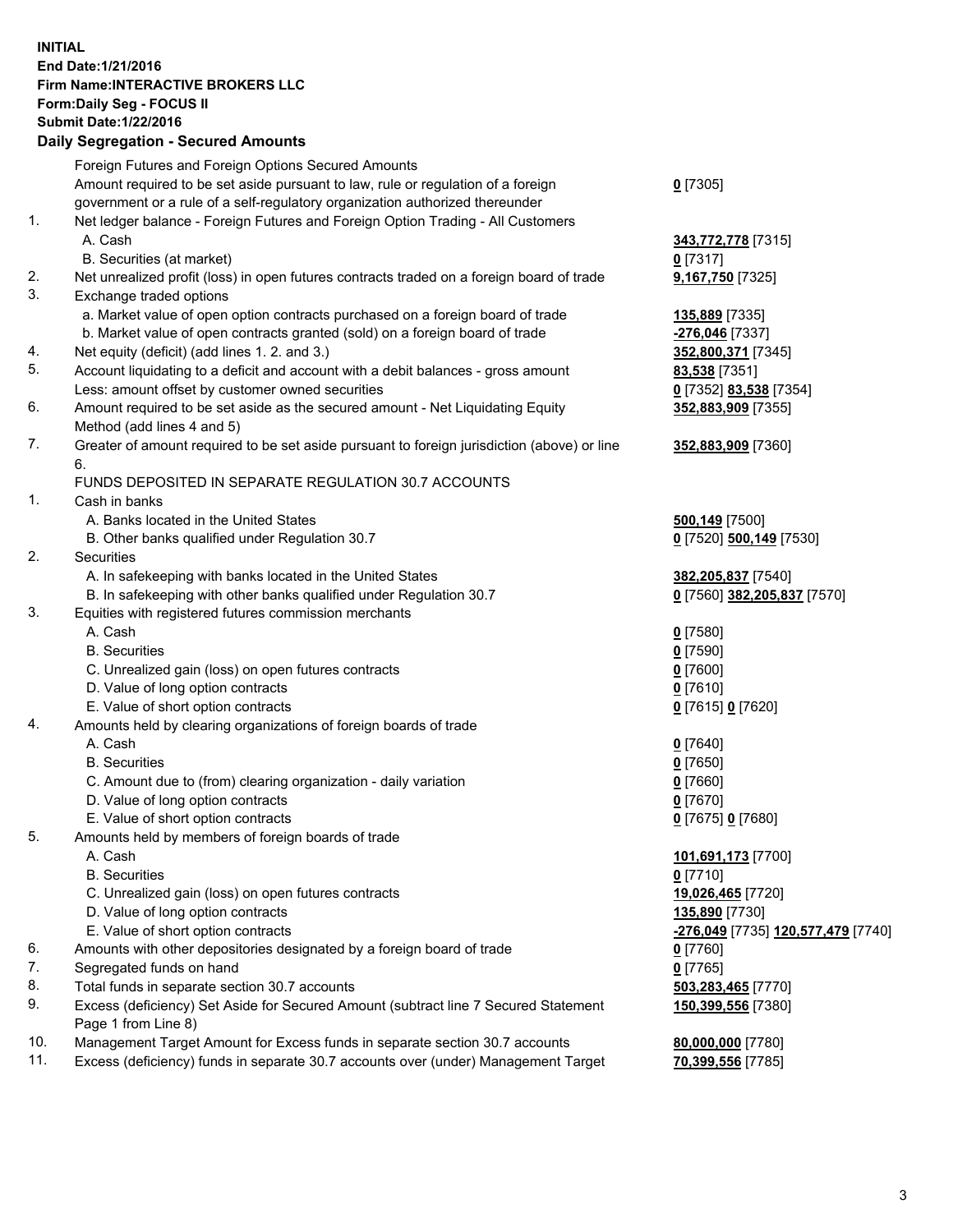**INITIAL End Date:1/21/2016 Firm Name:INTERACTIVE BROKERS LLC Form:Daily Seg - FOCUS II Submit Date:1/22/2016 Daily Segregation - Segregation Statement** SEGREGATION REQUIREMENTS(Section 4d(2) of the CEAct) 1. Net ledger balance A. Cash **2,653,521,588** [7010] B. Securities (at market) **0** [7020] 2. Net unrealized profit (loss) in open futures contracts traded on a contract market **90,223,552** [7030] 3. Exchange traded options A. Add market value of open option contracts purchased on a contract market **116,751,760** [7032] B. Deduct market value of open option contracts granted (sold) on a contract market **-236,523,005** [7033] 4. Net equity (deficit) (add lines 1, 2 and 3) **2,623,973,895** [7040] 5. Accounts liquidating to a deficit and accounts with debit balances - gross amount **231,106** [7045] Less: amount offset by customer securities **0** [7047] **231,106** [7050] 6. Amount required to be segregated (add lines 4 and 5) **2,624,205,001** [7060] FUNDS IN SEGREGATED ACCOUNTS 7. Deposited in segregated funds bank accounts A. Cash **270,128,111** [7070] B. Securities representing investments of customers' funds (at market) **1,540,943,089** [7080] C. Securities held for particular customers or option customers in lieu of cash (at market) **0** [7090] 8. Margins on deposit with derivatives clearing organizations of contract markets A. Cash **85,866,623** [7100] B. Securities representing investments of customers' funds (at market) **1,053,857,943** [7110] C. Securities held for particular customers or option customers in lieu of cash (at market) **0** [7120] 9. Net settlement from (to) derivatives clearing organizations of contract markets **17,528,204** [7130] 10. Exchange traded options A. Value of open long option contracts **116,740,795** [7132] B. Value of open short option contracts **-236,512,067** [7133] 11. Net equities with other FCMs A. Net liquidating equity **0** [7140] B. Securities representing investments of customers' funds (at market) **0** [7160] C. Securities held for particular customers or option customers in lieu of cash (at market) **0** [7170] 12. Segregated funds on hand **0** [7150] 13. Total amount in segregation (add lines 7 through 12) **2,848,552,698** [7180] 14. Excess (deficiency) funds in segregation (subtract line 6 from line 13) **224,347,697** [7190] 15. Management Target Amount for Excess funds in segregation **155,000,000** [7194]

16. Excess (deficiency) funds in segregation over (under) Management Target Amount Excess

**69,347,697** [7198]